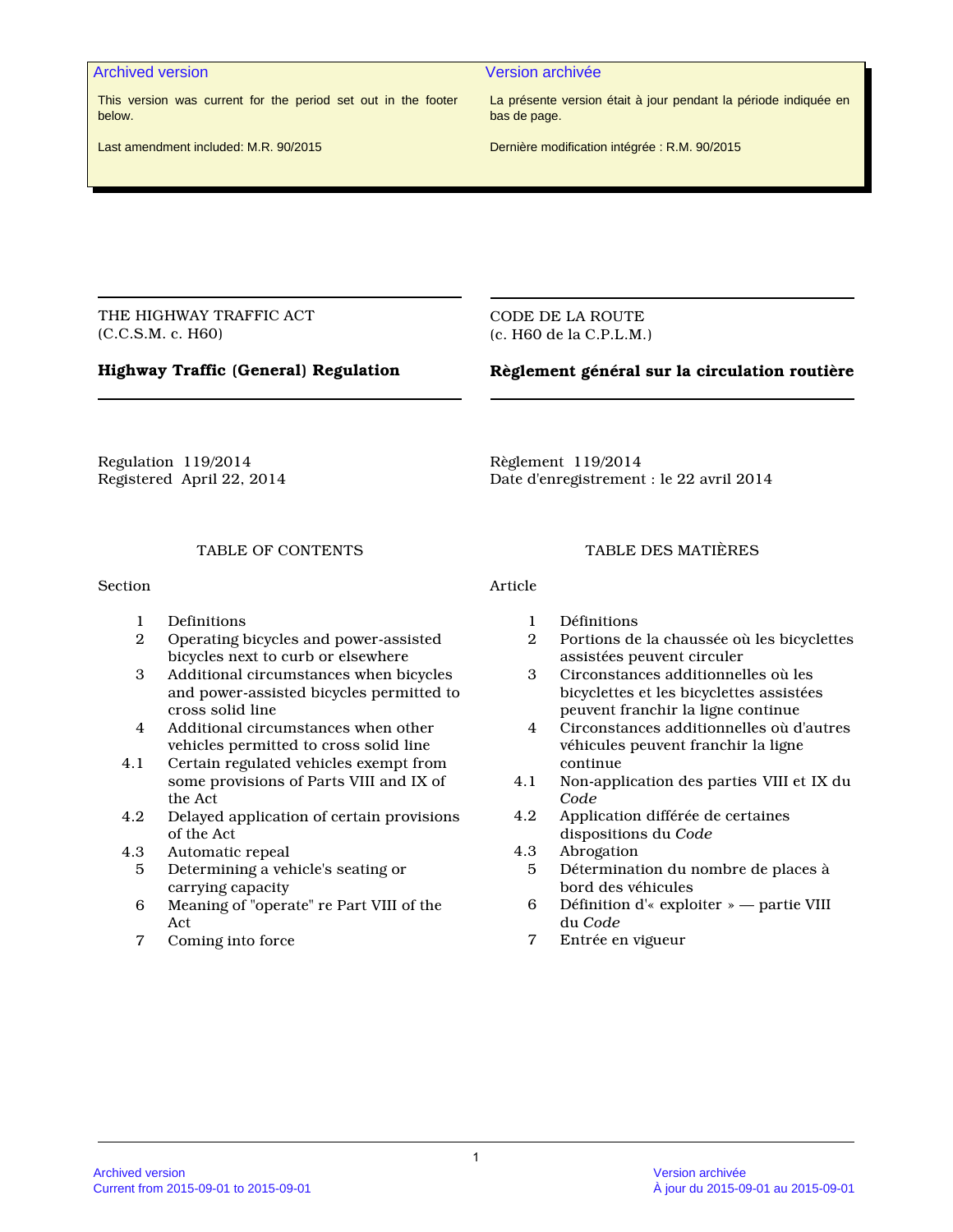#### **Definitions**

**1** The following definitions apply in this regulation.

**"Act"** means *The Highway Traffic Act*. (« *Code* »)

**"one-way highway"** means a highway on which the roadway is designated for one-way traffic under section 84 of the Act. (« route à sens unique »)

M.R. 90/2015

# INTRODUCTORY PROVISIONS DISPOSITIONS INTRODUCTIVES

## **Définitions**

**1** Les définitions qui suivent s'appliquent au présent règlement.

**«** *Code* **»** Le *Code de la route*. ("Act")

**« route à sens unique »** Route dont la chaussée est réservée à la circulation à sens unique en vertu de l'article 84 du *Code* .

R.M. 90/2015

### **PROVISIONS RELATING TO OPERATING BICYCLES AND POWER-ASSISTED BICYCLES ON HIGHWAYS**

#### **Operating next to curb or elsewhere**

**2(1)** The following rules apply when a bicycle or power-assisted bicycle is driven on a highway:

1. The driver of a bicycle or power-assisted bicycle travelling on the roadway of the highway must, except as provided in rules 3 to 5 of this subsection, drive it as closely as practicable to the right-hand curb or edge of the roadway if

> (a) the highway is not a one-way highway and the roadway has a curb or there is no shoulder adjacent to the roadway; or

> (b) the highway is a one-way highway with fewer than three traffic lanes and the roadway has a curb or there is no shoulder adjacent to the roadway.

#### **PART 1 PARTIE 1**

## **DISPOSITIONS RELATIVES À LA CONDUITE DE BICYCLETTES ET DE BICYCLETTES ASSISTÉES SUR LES ROUTES**

## **Portions de la chaussée où circuler**

**2(1)** Les règles qui suivent s'appliquent à la conduite d'une bicyclette ou une bicyclette assisté e sur la route :

1. Le conducteur d'une bicyclette ou d'une bicyclette assistée qui circule sur la chaussée d'une route doit, sous réserve des règles 3 à 5 du présent paragraphe, rouler le plus près possible de la bordure ou du bord droit de la chaussée si :

> a) il se trouve sur une route qui n'est pas à sens unique et la chaussée a une bordure ou n'a pas d'accotement adjacent;

> b) il se trouve sur une route à sens unique ayant moins de trois voies de circulation et la chaussée a une bordure ou n'a pas d'accotement adjacent.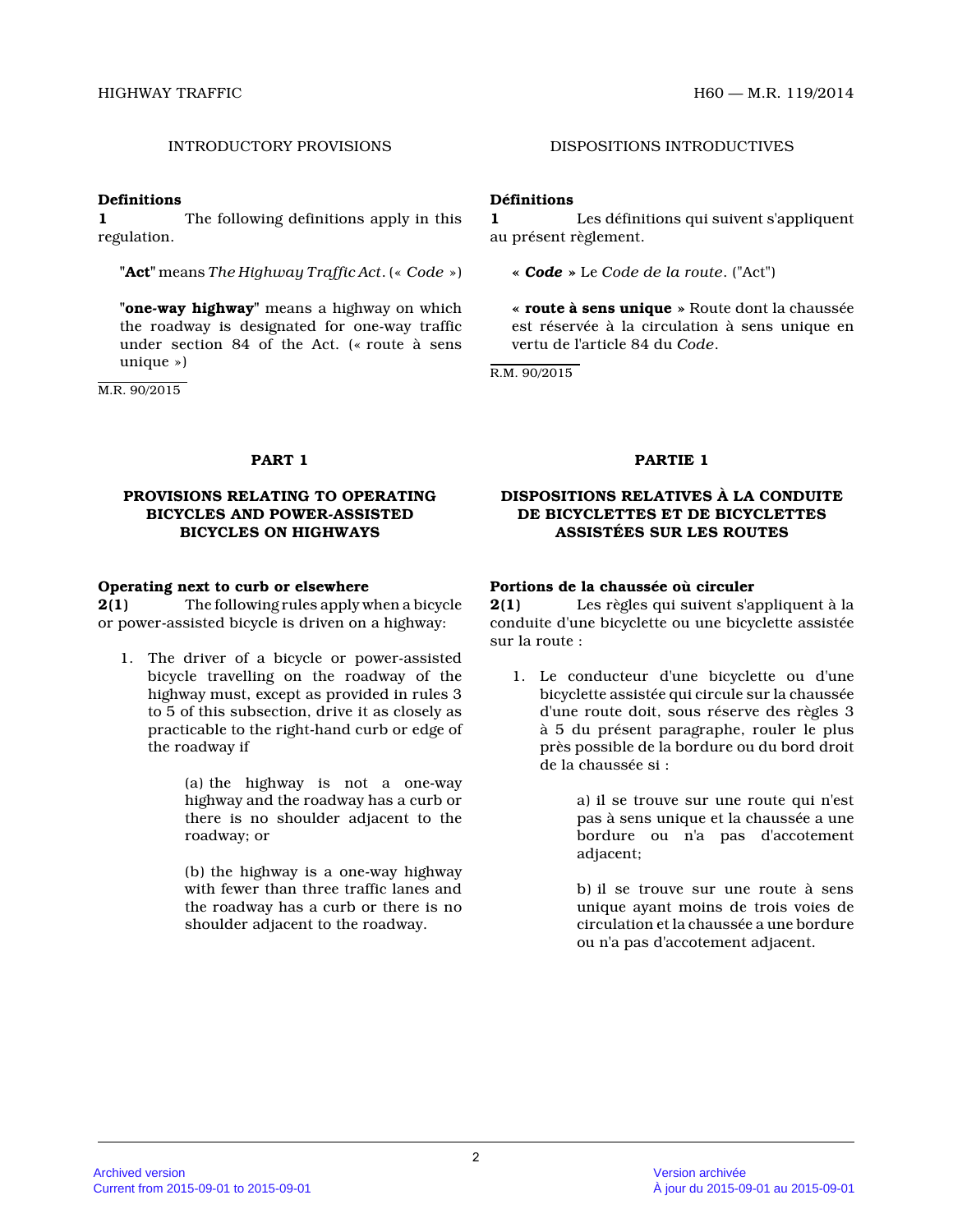- 2. If the highway is a one-way highway with at least three traffic lanes and the roadway has a curb or there is no shoulder adjacent to the roadway, the driver of a bicycle or power-assisted bicycle travelling on the roadway of the highway must, except as provided in rules 3 to 6 of this subsection, drive it as closely as practicable to the rightor left-hand curb or edge of the roadway.
- 3. If the roadway of the highway includes a traffic lane that is set aside for the use of bicycles, the driver of a bicycle may drive it in that traffic lane.
- 4. If the roadway of the highway includes a traffic lane that is set aside for the use of both bicycles and power-assisted bicycles, the driver of a bicycle or power-assisted bicycle may drive it in that traffic lane.
- 5. If there is a shoulder adjacent to the roadway of the highway, the driver of a bicycle or power-assisted bicycle may drive it on the shoulder.
- 6. Despite rules 1 and 2, the driver of a bicycle or power-assisted bicycle may drive it in a manner that does not comply with those rules if the non-compliant driving is done in a safe manner and for as short a distance as is practicable and is necessary

(a) to change lanes to make a right or left turn at an upcoming intersection or place on the highway where the turn is permitted;

(b) to pass a parked or stopped vehicle, or another obstacle on the roadway, that is in the path of the bicycle or power-assisted bicycle; or

(c) to pass a bicycle or power-assisted bicycle, whether in motion or not.

- 2. Si la route est une route à sens unique ayant au moins trois voies de circulation et que la chaussée a une bordure ou n'a pas d'accotement adjacent, le conducteur d'une bicyclette ou d'une bicyclette assistée circulant sur la chaussée de la route doit, sous réserve des règles 3 à 6 du présent paragraphe, rouler le plus près possible de la bordure ou du bord droit ou gauche de la chaussée.
- 3. Si la chaussée de la route comprend une voie de circulation réservée aux bicyclettes, le conducteur d'une bicyclette peut rouler dans cette voie de circulation.
- 4. Si la chaussée de la route comprend une voie de circulation réservée aux bicyclettes et aux bicyclettes assistées, le conducteur d'une bicyclette ou d'une bicyclette assistée peut rouler dans cette voie de circulation.
- 5. S'il existe un accotement adjacent à la chaussée de la route, le conducteur d'une bicyclette ou d'une bicyclette assistée peut rouler sur cet accotement.
- 6. Le conducteur d'une bicyclette ou d'une bicyclette assistée peut rouler d'une façon contraire aux règles 1 et 2 s'il le fait de façon sécuritaire sur une distance aussi courte que possible :

a) pour changer de voie afin de faire un virage à droite ou à gauche à l'intersection suivante ou à un endroit de la route où ce virage est permis;

b) pour dépasser un véhicule stationné ou arrêté ou tout autre obstacle sur la chaussée qui se trouve sur le parcours de la bicyclette ou de la bicyclette assistée;

c) pour dépasser une bicyclette ou une bicyclette assistée qu'elle soit ou non de mouvement.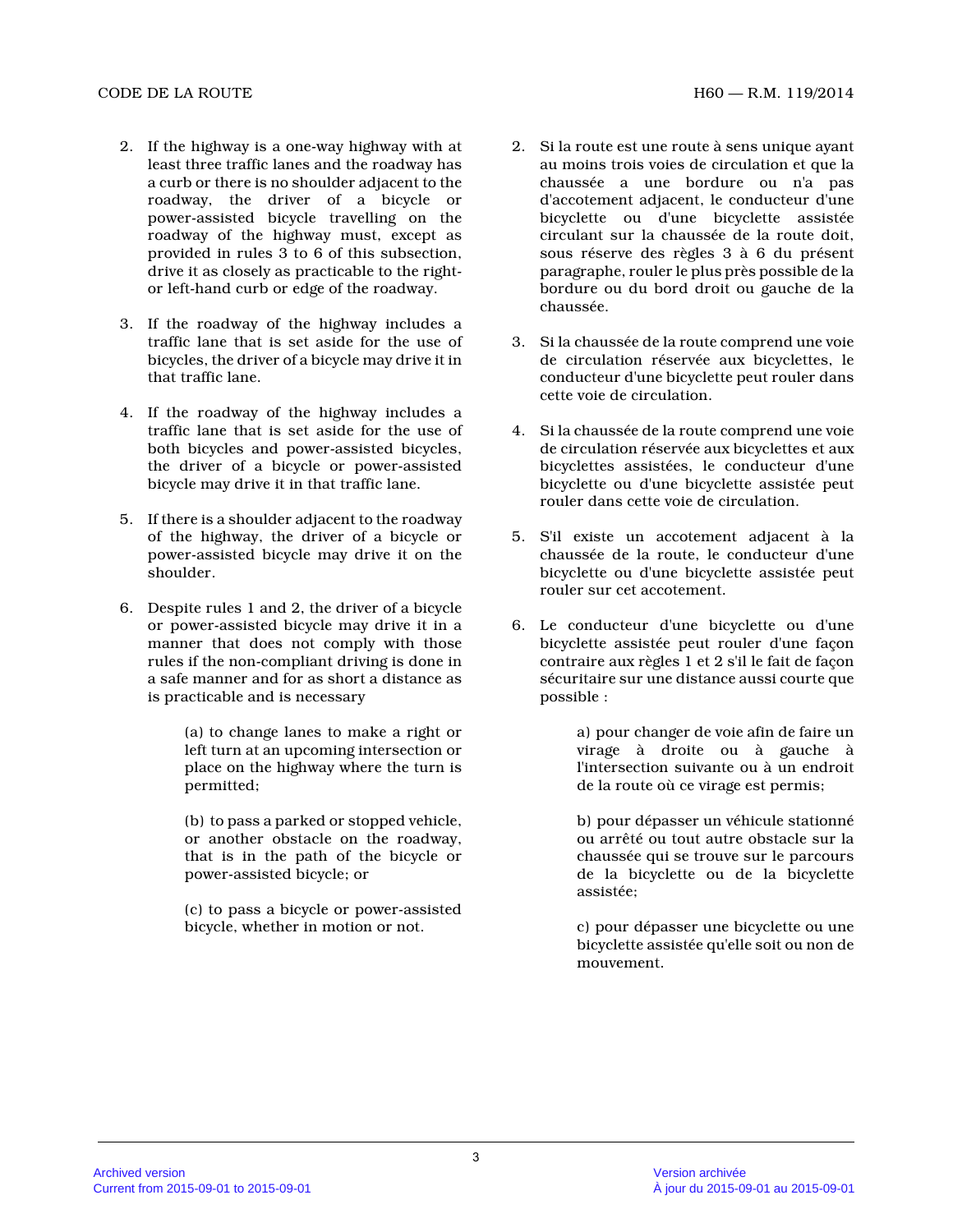**2(2)** For the purpose of subsection (1), a driver is deemed to be driving as closely as practicable to the curb or edge of a roadway if

(a) the distance of the bicycle or power-assisted bicycle from the curb or edge of the roadway is practicable having regard to the condition of the roadway and the presence of objects near the curb or edge that may be a danger to the driver; or

(b) where vehicles are parked or stopped in the traffic lane nearest the curb or edge of the roadway ahead of the bicycle or power-assisted bicycle, the driver drives at the closest practicable distance that allows the driver to pass the traffic side of the parked or stopped vehicles

(i) without weaving in and out of traffic, and

(ii) with enough clearance that the driver is not at risk of colliding with an opened vehicle door.

#### **Additional circumstances when crossing solid line is permitted**

**3** The driver of a bicycle or power-assisted bicycle is exempt from the application of clause 110(b) of the Act if the bicycle or power-assisted bicycle crosses a solid line denotin g a boundary of a traffic lane that is set aside for the use of bicycles or power-assisted bicycles, or both , in the course of entering or leaving the traffic lane.

**2(2)** Pour l'application du paragraphe (1), tout conducteur est réputé rouler aussi près que possible de la bordure ou du bord d'une route si :

a) la distance de la bicyclette ou de la bicyclette assistée à la bordure ou au bord de la chaussée est praticable considérant l'état de la chaussée et la présence d'objets près de la bordure ou du bord qui pourraient présenter un danger pour le conducteur;

b) lorsque des véhicules sont stationnés ou arrêtés dans la voie la plus près de la bordure ou du bord de la chaussée devant la bicyclette ou la bicyclette assistée, le conducteur circule à la distance la plus courte possible qui lui permet de dépasser les véhicules stationnés ou arrêtés du côté de la circulation :

(i) sans se faufiler dans la circulation,

(ii) avec assez d'espace pour qu'il ne risque pas d'entrer en collision avec une portière ouverte.

## **Circonstances additionnelles où il est permis de franchir la ligne continue**

**3** Les conducteurs de bicyclettes ou de bicyclettes assistées sont soustraits à l'application de l'alinéa 110b) du *Code* si les bicyclettes ou les bicyclettes assistées franchissent une ligne continue, indiquant la limite d'une voie de circulation réservée à l'utilisation de tels véhicules, pendant qu'elles entrent dans cette voie de circulation ou en sortent.

R.M. 90/2015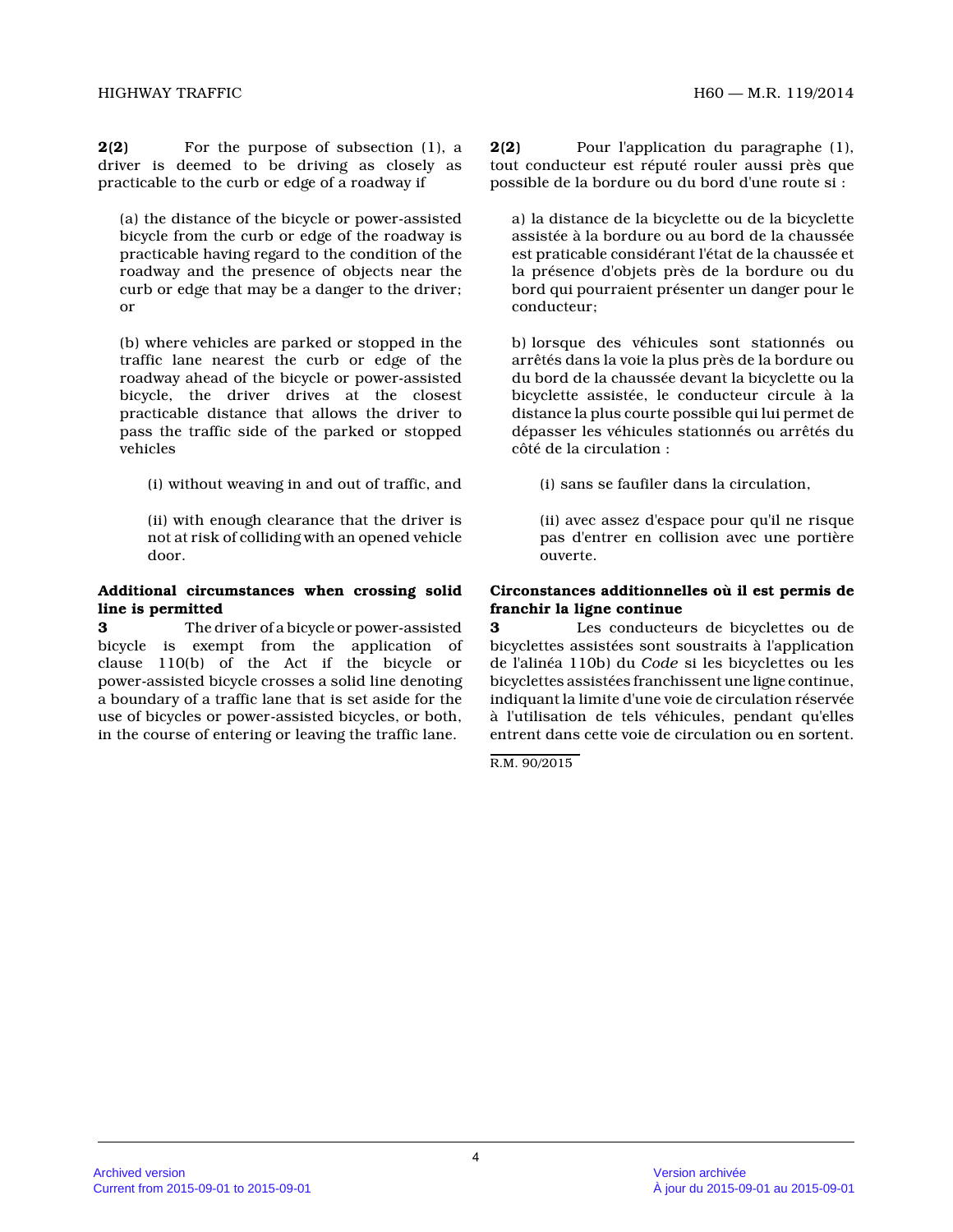# **PROVISIONS RELATING TO OPERATING VEHICLES ON HIGHWAYS**

## **Additional circumstances when crossing solid line is permitted**

**4** The driver of a vehicle is exempt from the application of clause 110(b) of the Act if the vehicle crosses a solid line denoting a boundary of a traffic lane that is set aside for the use of bicycles or power-assisted bicycles, or both, in the course of entering or leaving a parking spot located between that traffic lane and the curb or edge of the roadway closest to it.

# **PART 2 PARTIE 2**

# **DISPOSITIONS RELATIVES À L'UTILISATION DE VÉHICULES SUR LES ROUTES**

## **Circonstances additionnelles où il est permis de franchir la ligne continue**

**4** Les conducteurs de véhicules sont soustraits à l'application de l'alinéa 110b) du *Code* si les véhicules franchissent une ligne continue, indiquant la limite d'une voie de circulation réservée à l'utilisation de bicyclettes ou de bicyclettes assistées, pendant qu'ils entrent dans un espace de stationnement situé entre cette voie de circulation et la bordure ou le bord de la chaussée le plus près o u en sortent.

R.M. 90/2015

#### **EXEMPTIONS RELATING TO REGULATED VEHICLES AND PARTS VIII AND IX OF THE ACT**

# **Certain regulated vehicles exempt from some provisions of Parts VIII and IX of the Act**

**4.1(1)** The following provisions of the Act do not apply in respect of a regulated vehicle that is used solely for personal transportation:

- (a) subsection 290(7.1);
- (b) subsections 297(2) to (3.2);
- (c) section 298.1;
- (d) subsections  $314(2)$  and  $(3)$ ;
- (e) subsections  $318.1(1)$  and  $(3)$ ;
- (f) sections 318.3 and 318.5 to 318.10;
- (g) subsections 322.1(2) to (12).

### **PART 2.1 PARTIE 2.1**

### **EXEMPTIONS RELATIVES AUX VÉHICULES RÉGLEMENTÉS ET AUX PARTIES VIII ET IX DU** *CODE*

#### **Non-application des parties VIII et IX du** *Code*

**4.1(1)** Les véhicules réglementés qui sont utilisés uniquement à des fins personnelle s sont soustraits à l'application des dispositions du *Code* qui suivent :

- a) le paragraphe 290(7.1);
- b) les paragraphes 297(2) à (3.2);
- c) l'article 298.1;
- d) les paragraphes 314(2) et (3);
- e) les paragraphes 318.1(1) et (3);
- f) les articles 318.3 et 318.5 à 318.10;
- g) les paragraphes 322.1(2) à (12).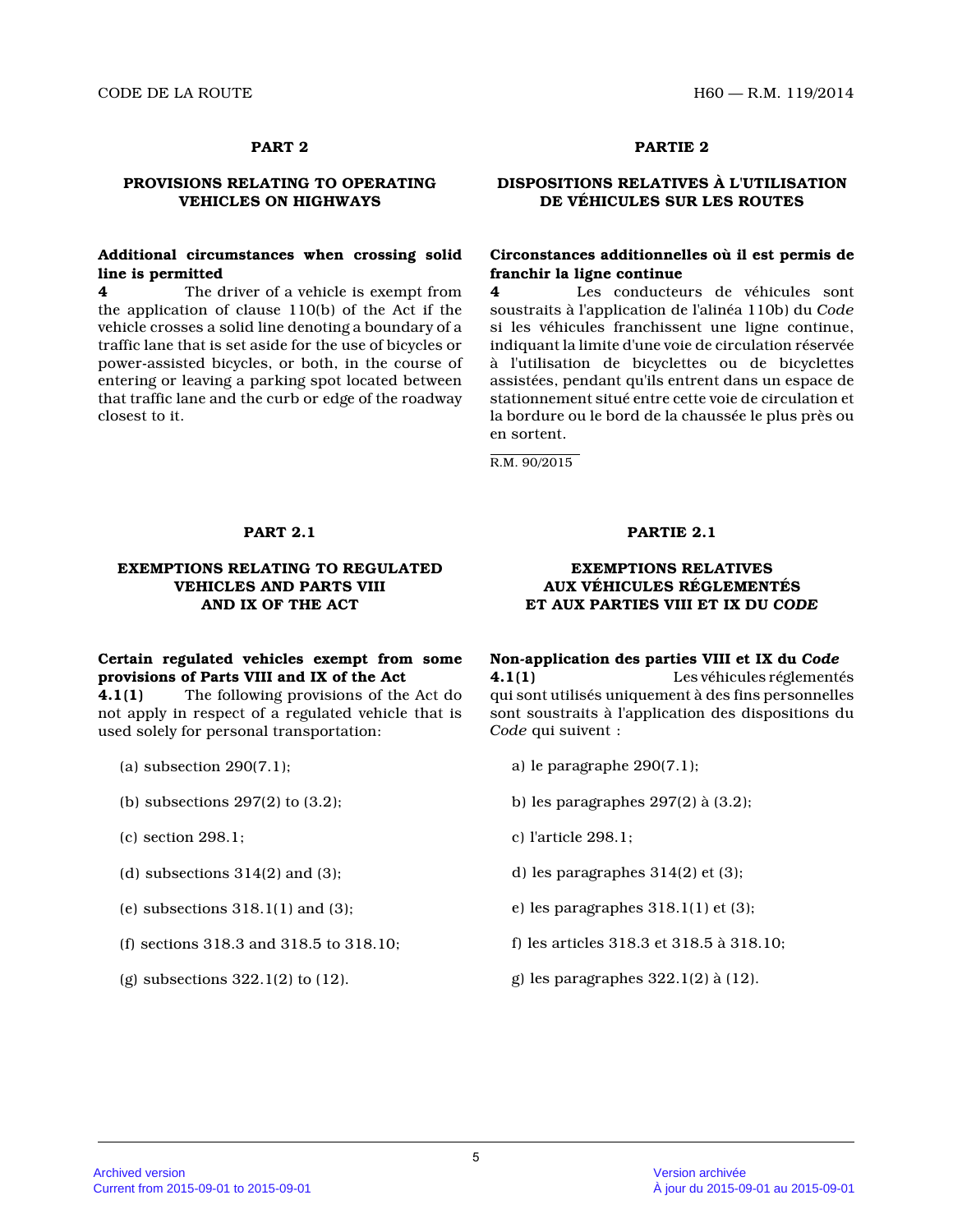**4.1(2)** The following provisions of the Act do not apply in respect of a regulated vehicle that is a farm truck registered in the farm trucks registration category under the *Vehicle Registration Regulation* , Manitoba Regulation 57/2006:

- (a) subsection 290(7.1);
- (b) section 298.1;
- (c) subsections  $314(2)$  and  $(3)$ ;
- (d) subsections  $318.1(1)$  and  $(3)$ ;
- (e) sections 318.3 and 318.5 to 318.10;
- (f) subsections 322.1(2) to (12).

**4.1(3)** The following provisions of the Act do not apply in respect of a regulated vehicle that is registered in the taxicabs registration category under the *Vehicle Registration Regulation*, Manitoba Regulation 57/2006:

- (a) subsection 290(7.1);
- (b) section 298.1;
- (c) subsections 314(2) and (3);
- (d) subsections  $318.1(1)$  and  $(3)$ ;
- (e) sections 318.3 and 318.5 to 318.10;
- (f) section 322.1.

**4.1(4)** Sections 298.1 and 318.3 and subsections 322.1(2) to (12) of the Act do not appl y in respect of a regulated vehicle that is a emergency vehicle.

**4.1(5)** Sections 298.1 and 318.3 do not apply in respect of the following regulated vehicles:

(a) a regulated vehicle that is a municipal transit bus;

**4.1(2)** Les véhicules réglementés qui sont des camions agricoles immatriculés à ce titre en vertu du *Règlement sur l'immatriculation des véhicules* , *R.M.* 57/2006, sont soustraits à l'application des dispositions du *Code* qui suivent :

- a) le paragraphe 290(7.1);
- b) l'article 298.1;
- c) les paragraphes 314(2) et (3);
- d) les paragraphes 318.1(1) et (3);
- e) les articles 318.3 et 318.5 à 318.10;
- f) les paragraphes 322.1(2) à (12).

**4.1(3)** Les véhicules réglementés qui sont immatriculés à titre de taxis en vertu du *Règlement sur l'immatriculation des véhicules*, *R.M.* 57/2006, sont soustraits à l'application des dispositions du *Code* qui suivent :

- a) le paragraphe 290(7.1);
- b) l'article 298.1;
- c) les paragraphes 314(2) et (3);
- d) les paragraphes 318.1(1) et (3);
- e) les articles 318.3 et 318.5 à 318.10;
- f) l'article 322.1.

**4.1(4)** Les véhicules réglementés qui sont des véhicules d'urgence sont soustraits à l'application des articles 298.1 et 318.3 ainsi que des paragraphes 322.1(2) à (12) du *Code* .

**4.1(5)** Les articles 298.1 et 318.3 ne s'appliquent pas aux véhicules réglementés qui suivent :

a) les autobus d'un réseau municipal de transport en commun;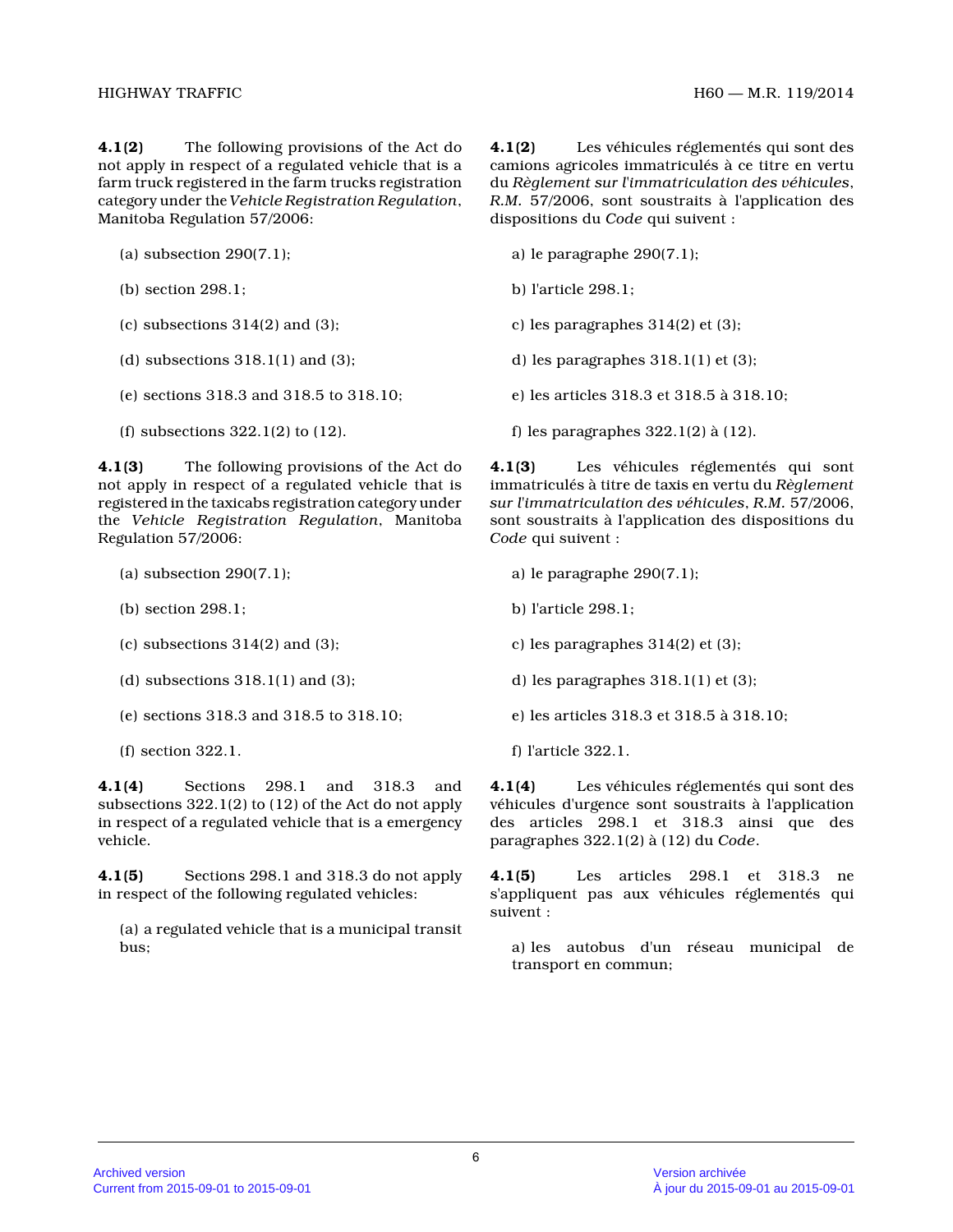(b) a regulated vehicle that

(i) is designed for carrying 11 persons or more, including the driver, and

(ii) is not a public service vehicle or school bus.

#### M.R. 90/2015

## **Delayed application of certain provisions of the Act**

**4.2(1)** A regulated vehicle that is not a public service vehicle or a commercial truck is exempt fro m the application of subsection 290(7.1) of the Act until the expiration of 30 days after

(a) the day, on or after September 1, 2015, that its operator first registers such a regulated vehicle under *the Drivers and Vehicles Act*; or

(b) the day, on or after September 1, 2015, that its operator first renews the registration of such a regulated vehicle under that Act;

whichever is earlier.

**4.2(2)** A regulated vehicle that is not a public service vehicle, commercial truck or school bus is exempt from the application of sections 298.1, 318. 3 and 318.5 to 318.10 and subsections 314(2) and (3), 318.1(1) and (3) and 322.1(2) to (12) of the Act until the expiration of 30 days after

(a) the day, on or after September 1, 2015, that its operator first registers such a regulated vehicle under *the Drivers and Vehicles Act*; or

(b) the day, on or after September 1, 2015, that its operator first renews the registration of such a regulated vehicle under that Act;

whichever is earlier.

M.R. 90/2015

## **Automatic repeal**

**4.3** This section and section 4.2 are repealed on August 31, 2016.

M.R. 90/2015

b) à l'exclusion des véhicules de transport public et des autobus scolaires, les véhicules qui sont conçus de manière à transporter au moins 11 personnes, y compris le conducteur.

R.M. 90/2015

# **Application différée de certaines dispositions du** *Code*

**4.2(1)** Les véhicules réglementés qui ne sont ni des véhicules de transport public, ni des véhicules commerciaux sont soustraits à l'application du paragraphe 290(7.1) du *Code* jusqu'à la fin du 30<sup>e</sup> jour suivant celui où, au plus tôt le  $1<sup>er</sup>$  septembre 2015, leur exploitant effectue pour la première fois celle des activités énumérées ci-dessous qui survient en premier :

a) il les immatricule sous le régime de la *Loi sur les conducteurs et les véhicules* ;

b) il renouvelle une telle immatriculation.

**4.2(2)** Les véhicules réglementés qui ne sont ni des véhicules de transport public, ni des véhicules commerciaux, ni des autobus scolaires sont soustraits à l'application des articles 298.1, 318. 3 et 318.5 à 318.10 ainsi que des paragraphes 314(2) et (3), 318.1(1) et (3) et 322.1(2) à (12) du *Code* jusqu'à la fin du 30<sup>e</sup> jour suivant celui où, au plus tôt le  $1<sup>er</sup>$  septembre 2015, leur exploitant effectue pour la première fois celle des activités énumérées ci-dessous qui survient en premier :

a) il les immatricule sous le régime de la *Loi sur les conducteurs et les véhicules* ;

b) il renouvelle une telle immatriculation.

R.M. 90/2015

## **Abrogation**

**4.3** Le présent article ainsi que l'article 4.2 sont abrogés le 31 août 2016.

R.M. 90/2015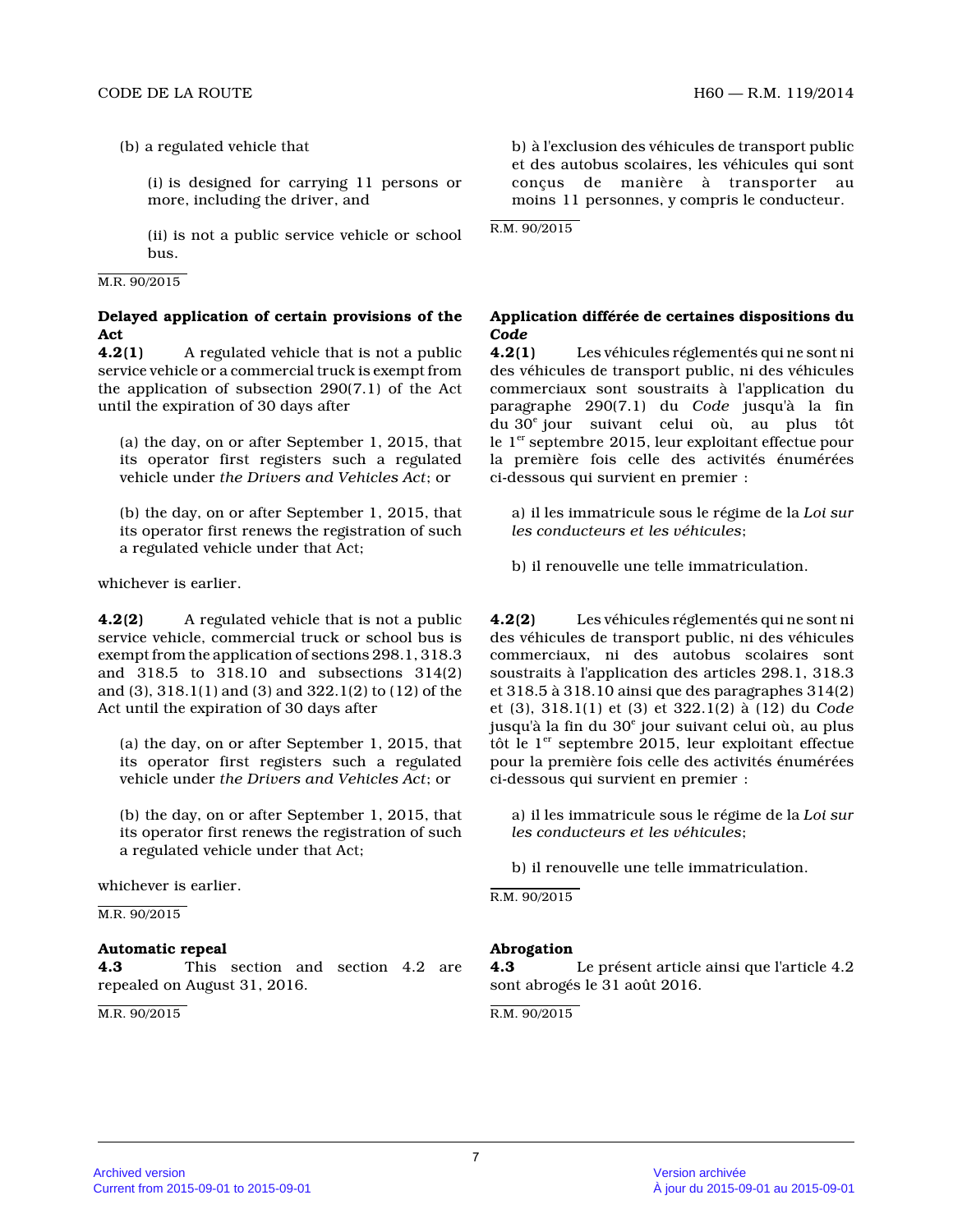# **Determining a vehicle's seating or carrying capacity**

**5** In determining the seating capacity or passenger-carrying capacity of a vehicle for the purpose of any provision of the Act or a regulation made under the Act, a position in the vehicle for carrying a person in the person's mobility aid (motorized or otherwise) is deemed to be the equivalent of four conventional seating positions o r capacity to carry four persons seated conventionally.

M.R. 90/2015

#### **Meaning of "operate" re Part VIII of the Act**

**6** For the purpose of the definition "operate" in Part VIII of the Act and the purpose o f any regulations under the Act respecting vehicles that are regulated vehicles, or public service vehicles and commercial trucks that are not regulated vehicles, **"operate"**, in relation to any of those vehicles,

(a) means to do any or all of the following:

(i) to own the vehicle, alone or together with another person, or to be entitled to be its registered owner under *The Drivers and Vehicles Act* ,

(ii) to be engaged in an enterprise or activity as a part of which the vehicle is used for the transportation of persons or property (not including personal transportation), whether or not the vehicle's use results in a specific gain or compensation,

(iii) to have control over when, how and by whom the vehicle is used in the enterprise or activity, whether or not the control is exercised; and

# **PART 3 PARTIE 3**

## **GENERAL PROVISIONS DISPOSITIONS GÉNÉRALES**

### **Détermination du nombre de places à bord des véhicules**

**5** Aux fins de détermination du nombre de places assises à bord d'un véhicule ou du nombre de passagers qu'il peut transporter pour l'application du *Code* ou de ses règlements, tout espace du véhicule servant au transport de personnes prenant place dans un engin motorisé ou une autre aide à la mobilité est réputé être l'équivalent de quatre places assises conventionnelles ou de la capacité de transporter quatre personnes assises de façon conventionnelle.

#### R.M. 90/2015

**Définition d'« exploiter » — partie VIII du** *Code* **6** Pour l'application de la définition d'« exploiter » figurant à la partie VIII du *Code* et pour l'application de ses règlements en ce qui a trait aux véhicules réglementés, ou aux véhicules de transport public et aux véhicules commerciaux qui ne sont pas des véhicules réglementés, **« exploiter »** , relativement à un de ces véhicules :

a) s'entend du fait de satisfaire à une ou plusieurs des conditions suivantes :

(i) être propriétaire du véhicule, seul ou avec d'autres, ou avoir le droit d'en être le propriétaire inscrit en vertu de la *Loi sur les conducteurs et les véhicules* ,

(ii) utiliser le véhicule, dans l'exercice d'une activité commerciale ou autre, pour transporter des personnes ou des biens sauf à des fins personnelles —, à titre onéreux ou non,

(iii) avoir le pouvoir de décider de l'utilisation du véhicule dans l'exercice de l'activité — à savoir déterminer les conducteurs ainsi que le moment et le mode de conduite —, que ce pouvoir soit exercé ou non;